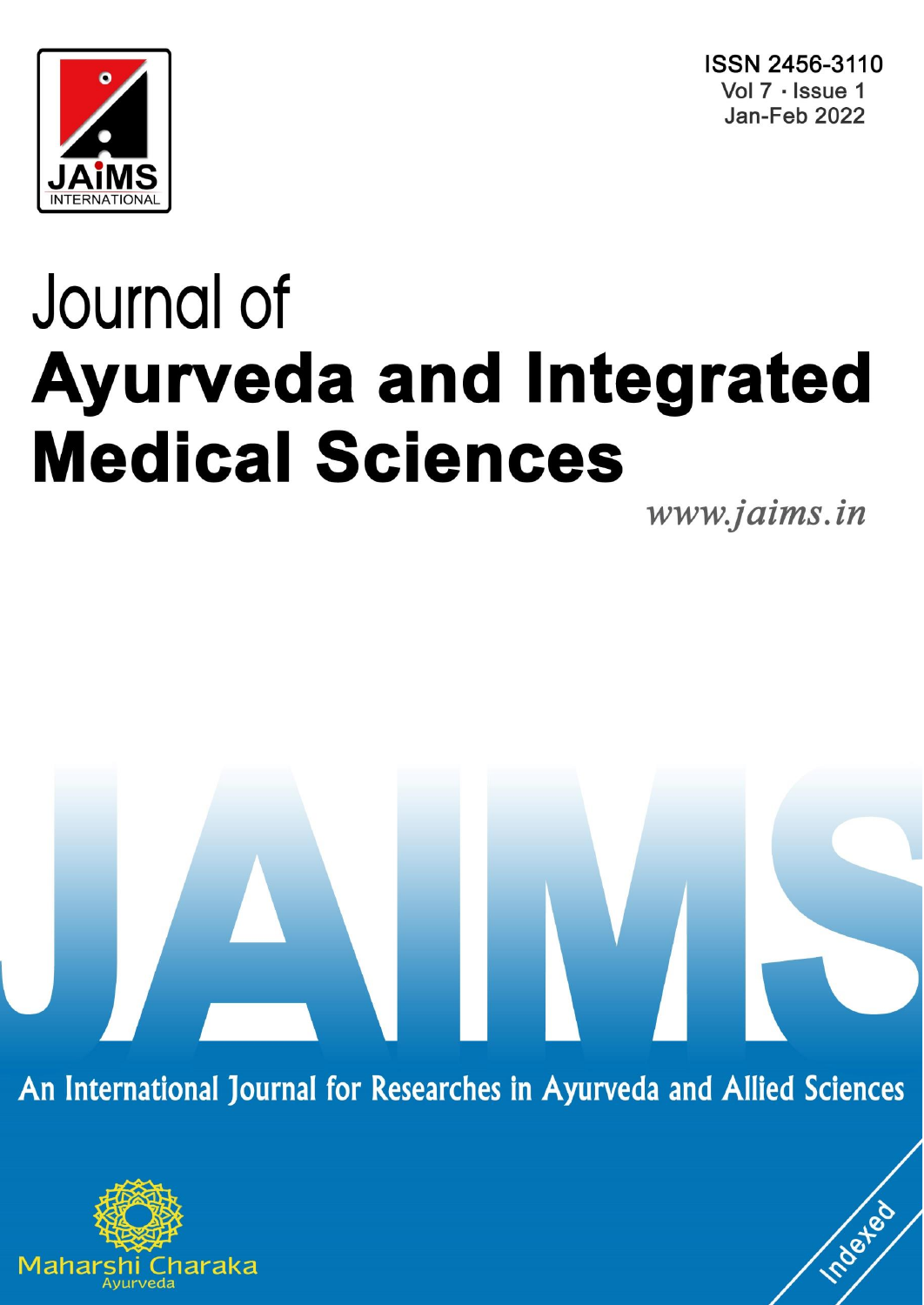

 **REVIEW ARTICLE** Jan-Feb 2022

# **A review article on causative factors of** *Madatyaya* **(Alcohol Used Disorders) in Ayurveda**

### **Unnikrishnan PM<sup>1</sup> , Pooja Hassan G<sup>2</sup> , Sankanagoud Patil<sup>3</sup>**

*<sup>1</sup>Assistant professor, Department of Kayachikitsa, JSS Ayurveda Medical College and Hospital, Mysuru, Karnataka, India. <sup>2</sup>Assistant professor, Department of Swasthavritta, JSS Ayurveda Medical College and Hospital, Mysuru, Karnataka, India. <sup>3</sup>Associate professor, Department of Swasthavritta, JSS Ayurveda Medical College and Hospital, Mysuru, Karnataka, India.*

## A B S T R A C T

Alcohol used disorders are one among the leading epidemiological health issues in India. In Ayurveda it can be correlated to *Madatyaya* where Alcohol consumption, its benefits, bad effects and diseases caused due to rule-less use of alcohol, its types, symptoms and management is explained in detail. Understanding the *Nidana* (causative factors) will give the hint to the patho-physiology, severity and prognosis of the disease. Thus, planning the treatment considering all these factors would surely provide a better result. Around forty Causative factors can be seen according to different *Acharyas* (Authors of text books of Ayurveda) and it can be divided into six categories. Among the causative factors, *Madyapana* (consumption of Alcohol) is the prime reason behind the manifestation of *Madatyaya*. Compiling and analysis on the causative factors explained in various text books of Ayurveda is done in this article.

**Key words:** *A Madatyaya, Madyapana, Alcohol used disorder, Nidana*

#### **INTRODUCTION** *sanas, Obesity, Sthaulya, Shaileyadi Churna, Udvartana.*

Alcohol used disorders are one among the leading epidemiological health issues in India. In Ayurveda it can be correlated to *Madatyaya* where Alcohol consumption, its benefits, bad effects and diseases caused due to rule-less use of alcohol, its types, symptoms and management is explained in detail.**[1]** There are effective treatments explained for *Madatyaya* which are very much practical and can be used to treat other psycho active drug used disorders too. Before looking on to treatments it's important to

#### **Address for correspondence:**

**Dr. Unnikrishnan PM**

Assistant professor, Department of Kayachikitsa, JSS Ayurveda Medical College and Hospital, Mysuru, Karnataka, India.

**E-mail:** drunnikpm@gmail.com

Submission Date: 07/01/2022 Accepted Date: 12/02/2022

| <b>Access this article online</b> |                                                                                                                                |  |  |  |  |  |  |  |
|-----------------------------------|--------------------------------------------------------------------------------------------------------------------------------|--|--|--|--|--|--|--|
| <b>Quick Response Code</b>        |                                                                                                                                |  |  |  |  |  |  |  |
|                                   | Website: www.jaims.in                                                                                                          |  |  |  |  |  |  |  |
|                                   | Published by Maharshi Charaka<br>Ayurveda Organization, Vijayapur,<br>Karnataka (Regd) under the license<br><b>CC-by-NC-SA</b> |  |  |  |  |  |  |  |

understand the disease with its specific causative and risk factors. Ayurveda stresses on *Nidana* [causative factors] as *Nidana Parivarjana* [avoiding the causative factors] is one among the various treatment modalities.**[2]** There is separate chapter dedicated for *Madatyaya* and its *Chikitsa* (management) all the classical text books of Ayurveda. Here is an attempt made to compile the different causes as per different authors explained in various classical text books for its better understanding.

#### **DISCUSSION**

Around 40 Causative factors can be seen according to different *Acharyas* (Authors of text books of Ayurveda).**[16-28]**

These causative factors can be briefed in following 6 categories

- 1. *Madyapanajanya* (Related to Alcohol consumption)
- 2. *Madya* (Nature of alcohol)
- 3. *Prakruti* (Physical Constitution)
- 4. *Satva* (Mental Status)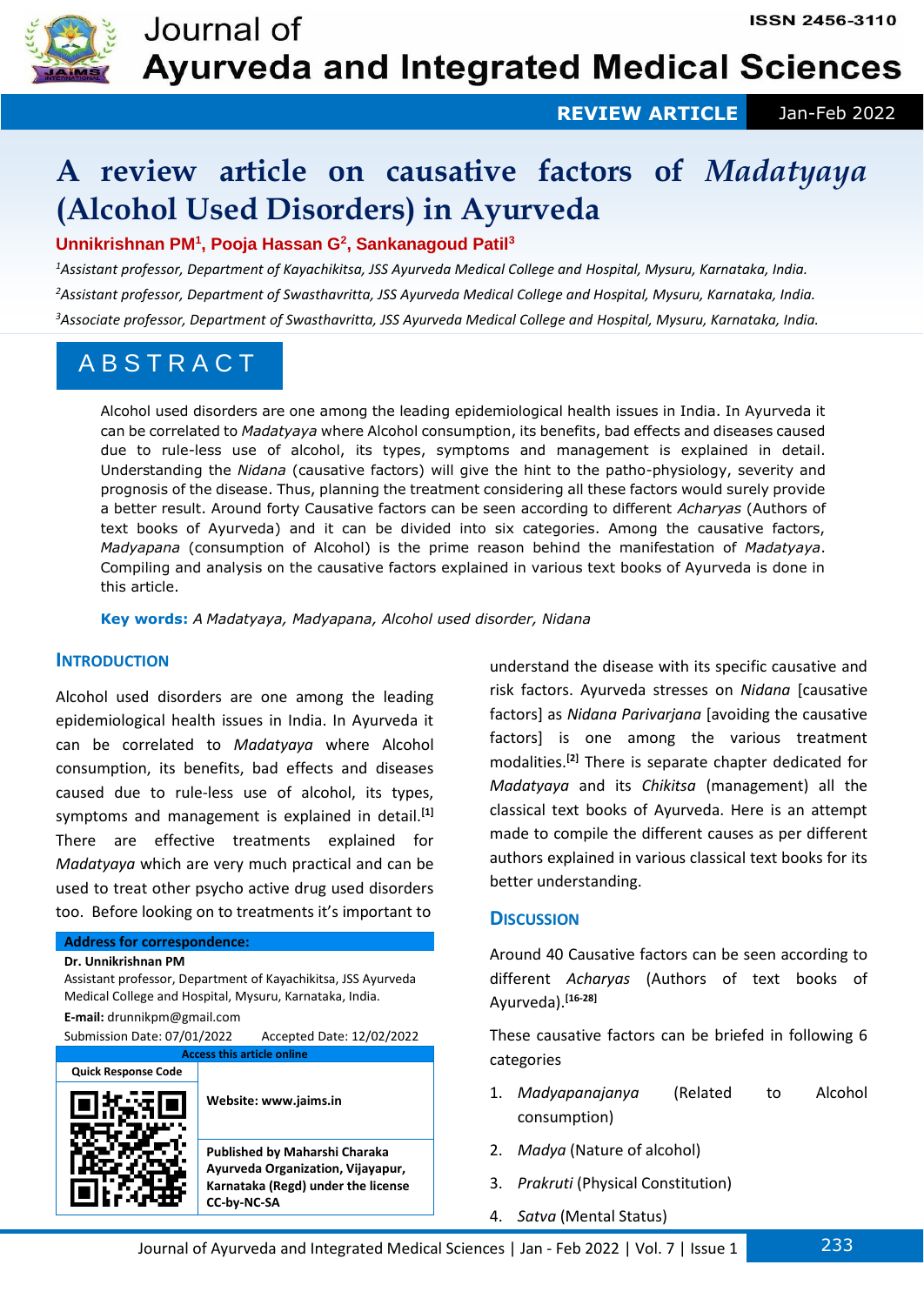### **ISSN: 2456-3110 REVIEW ARTICLE** Jan-Feb 2022

5. *Ahara* (food):

- 7. *Madatayaya Nidana* (causative factors for alcohol used disordes)
- 6. *Shareerika Avastha* (Physical conditions) and *Vihara* (Physical activities)

#### **Table 1: Showing** *Nidana* **of** *Madatyaya* **according to different Textbook**

| SN             | <b>Nidanas</b>                                    | $C.S^{[3]}$ | S.S       | A.H<br>$[5]$ | A.S<br>[6]                       | B.P                              | Ka.S <sup>[8]</sup>              | Ch.D <sup>[9]</sup> | Be.S<br>$[10]$ | G.N<br>$[11]$    | M.N<br>$[12]$        | Y.R<br>$[13]$                    | V.S<br>$[14]$ | H.S<br>$[15]$ |
|----------------|---------------------------------------------------|-------------|-----------|--------------|----------------------------------|----------------------------------|----------------------------------|---------------------|----------------|------------------|----------------------|----------------------------------|---------------|---------------|
| $\mathbf{1}$ . | Ati Madyapana                                     | $\ddag$     | $+$       | $\ddag$      | $\ddot{}$                        | $+$                              | $\begin{array}{c} + \end{array}$ | $\ddag$             | $+$            | $\ddot{}$        | $\bf +$              | $\ddag$                          | $+$           | $+$           |
| 2.             | Rooksha Annapanani                                | $\pm$       |           |              |                                  | $+$                              |                                  |                     |                |                  |                      |                                  |               |               |
| 3.             | Alpa Ashana                                       | $\ddag$     |           |              |                                  | $+$                              |                                  |                     |                |                  |                      |                                  |               |               |
| 4.             | Pramitashi                                        | $\pm$       |           |              |                                  | $+$                              |                                  |                     |                |                  |                      |                                  |               |               |
| 5.             | Rooksha Parinata<br>Madya                         | $\pm$       |           |              |                                  | $+$                              |                                  |                     |                |                  |                      |                                  |               |               |
| 6.             | Stri Karshita                                     | $\ddag$     |           |              |                                  | $\ddot{}$                        |                                  |                     |                |                  |                      |                                  |               |               |
| 7.             | Shoka Karshita                                    | $\ddag$     | $+$       |              |                                  | $+$                              |                                  |                     |                | $\boldsymbol{+}$ | $\ddag$              | $\ddag$                          | $\ddot{}$     |               |
| 8.             | Bhaya Karshita                                    | $+$         | $+$       |              |                                  | $+$                              |                                  |                     |                | $+$              | $+$                  | $+$                              | $+$           |               |
| 9.             | <b>Bhaara Karshita</b>                            | $\pm$       | $+$       |              |                                  | $+$                              |                                  |                     |                | $+$              | $\ddot{\phantom{1}}$ | $\ddot{\phantom{1}}$             | $+$           |               |
| 10.            | Adhva Karshita                                    | $\pm$       | $+$       |              |                                  | $+$                              |                                  |                     |                | $\ddot{}$        | $+$                  | $\ddot{\phantom{1}}$             | $+$           |               |
| 11.            | Tikshna, Ushna, Amla<br>Madya                     | $\pm$       |           | $\bf +$      | $\bf{+}$                         | $\bf{+}$                         |                                  |                     |                |                  |                      |                                  |               |               |
| 12.            | Amla Bhoji                                        | $\pm$       | $\ddot{}$ |              |                                  | $+$                              |                                  |                     |                |                  | $+$                  | $\ddag$                          | $\ddag$       |               |
| 13.            | Ushna Bhoji                                       | $\pm$       |           |              |                                  | $+$                              |                                  |                     |                |                  |                      |                                  |               |               |
| 14.            | Tikshna Bhoji                                     | $\pm$       |           |              |                                  | $+$                              |                                  |                     |                |                  |                      |                                  |               |               |
| 15.            | Krodhini                                          | $\pm$       | $+$       | $\bf +$      | $\begin{array}{c} + \end{array}$ | $+$                              |                                  |                     |                | $\bf{+}$         | $\bf +$              | $\begin{array}{c} + \end{array}$ | $\bf{+}$      |               |
| 16.            | Agni Priya                                        | $\ddot{}$   |           |              |                                  | $\begin{array}{c} + \end{array}$ |                                  |                     |                | $\ddot{}$        |                      |                                  |               |               |
| 17.            | Aatapa Priya                                      | $\ddot{}$   |           |              |                                  | $\pm$                            |                                  |                     |                |                  |                      |                                  |               |               |
| 18.            | Taruna,<br>Madhura, Goudika Or<br>Paishtika Madya | $\ddag$     |           |              |                                  | $\pm$                            | $+$                              |                     |                |                  |                      |                                  |               |               |
| 19.            | Madhura Ashini                                    | $\pm$       |           |              |                                  | $\pm$                            |                                  |                     |                |                  |                      |                                  |               |               |
| 20.            | Snigdha Ashini                                    | $\ddag$     |           |              |                                  | $\pm$                            |                                  |                     |                |                  |                      |                                  |               |               |
| 21.            | Guru Ashini                                       | $\ddot{}$   |           |              |                                  | $\pm$                            |                                  |                     |                |                  |                      |                                  |               |               |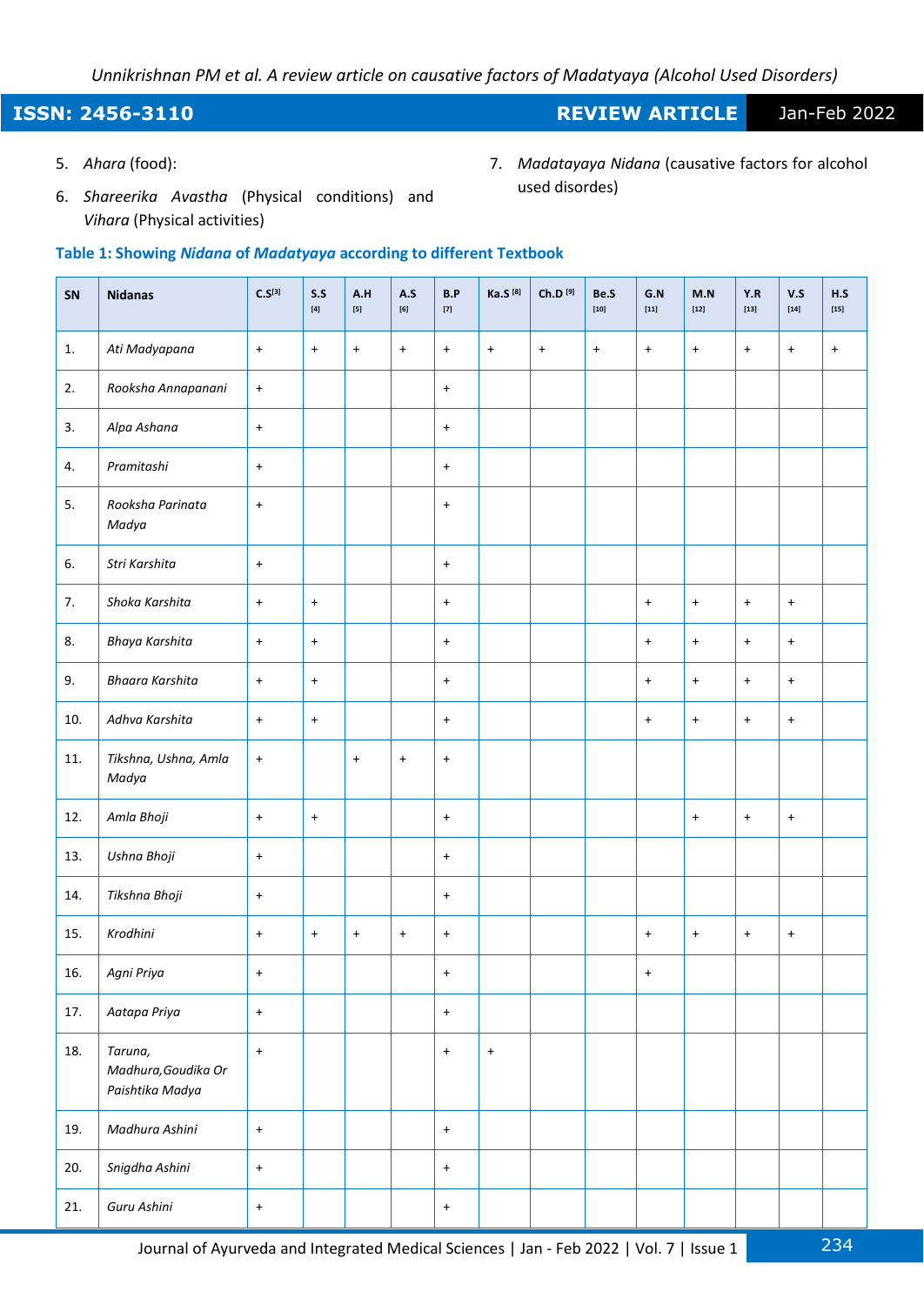### **ISSN: 2456-3110 REVIEW ARTICLE** Jan-Feb 2022

| 22. | Avyayami            | $+$                  |     |           |           | $\ddot{}$                        |                  |     |                  |                                  |           |                      |           |
|-----|---------------------|----------------------|-----|-----------|-----------|----------------------------------|------------------|-----|------------------|----------------------------------|-----------|----------------------|-----------|
| 23. | Diva Swapni         | $\ddot{\phantom{1}}$ |     |           |           | $\ddot{}$                        |                  |     |                  |                                  |           |                      |           |
| 24. | Shayya Aasana Sukhi | $\pmb{+}$            |     |           |           | $\ddot{}$                        |                  |     |                  |                                  |           |                      |           |
| 25. | Ajirna Madya Paana  |                      | $+$ | $\ddot{}$ | $\ddot{}$ | $\ddot{}$                        | $\ddot{}$        |     | $\ddot{}$        | $+$                              | $+$       | $\ddot{\phantom{1}}$ | $\ddot{}$ |
| 26. | Abala               |                      | $+$ | $+$       | $+$       | $+$                              |                  |     | $\ddot{}$        | $+$                              | $+$       | $\ddag$              | $\ddot{}$ |
| 27. | Vega Avarodha       |                      | $+$ |           |           | $\ddot{}$                        |                  |     | $+$              | $\ddot{\phantom{1}}$             | $+$       | $+$                  |           |
| 28. | Ekanta Madyapana    |                      | $+$ |           |           | $\begin{array}{c} + \end{array}$ |                  |     | $\ddot{}$        | $+$                              | $+$       | $\bf{+}$             |           |
| 29. | Nitya Madyapana     |                      |     | $\ddot{}$ | $\ddot{}$ | $+$                              | $\ddot{}$        | $+$ | $\ddot{}$        |                                  |           |                      |           |
| 30. | Avidhi Madyapana    |                      |     |           |           | $\ddot{}$                        |                  |     |                  |                                  |           |                      |           |
| 31. | Nirbhukta Madyapana |                      |     | $\ddot{}$ | $\ddot{}$ | $\ddot{}$                        | $\ddot{}$        |     | $\ddot{}$        |                                  |           |                      | $\ddot{}$ |
| 32. | Laghu Satva         |                      |     | $+$       | $+$       |                                  | $\ddot{}$        |     |                  |                                  |           |                      |           |
| 33. | Sahasa Viccheda     |                      |     |           |           |                                  | $\boldsymbol{+}$ |     |                  |                                  |           |                      |           |
| 34. | Pipasita            |                      | $+$ |           |           | $\ddag$                          |                  |     | $\ddot{}$        | $\ddag$                          | $+$       | $+$                  | $+$       |
| 35. | <b>Bubhukshita</b>  |                      | $+$ |           |           | $\begin{array}{c} + \end{array}$ |                  |     | $\boldsymbol{+}$ | $\begin{array}{c} + \end{array}$ | $\ddag$   | $\ddag$              | $\ddot{}$ |
| 36. | Vyayama Karshita    |                      | $+$ |           |           | $\pmb{+}$                        |                  |     | $\boldsymbol{+}$ | $+$                              | $+$       | $+$                  |           |
| 37. | Ushnabitapta        |                      | $+$ |           |           |                                  |                  |     |                  | $\begin{array}{c} + \end{array}$ | $\ddot{}$ | $\ddag$              |           |
| 38. | Vata Pitta Prakrti  | $+$                  |     | $+$       | $\ddot{}$ |                                  |                  |     |                  |                                  |           |                      |           |
| 39. | Mandagni            |                      |     | $+$       | $+$       |                                  |                  |     |                  |                                  |           |                      |           |
| 40. | Excess Vaya         |                      |     | $+$       | $\ddot{}$ |                                  |                  |     |                  |                                  |           |                      |           |

C.S - Charaka Samhita, S.S - Susruta Samhita, A.H - Astanga Hridaya, A.S - Astanga Sangraha, B.P - Bhava Prakasha, Ka.S - Kasyapa Samhita, Ch.D - Chakradutta, Be.S - Bhela Samhita, G.N - Gada Nigraha, M.N - Madhava Nidana, Y.R - Yoga ratnakara, V.S - Vangasena Samhita, H.S - Harita Samhita.

#### **1.** *Madyapanajanya* **(Related to Alcohol consumption)**

Drinking alcohol is the main reason behind *Madatyaya* because if a person does not drink alcohol then there is no chance of the disease related to alcohol.

Various drinking pattern which may lead to *Madatyaya* are,

**a.** *Ati Madyapana* **(Excessive consumption):** All *Acharyas* (Authors of text books of Ayurveda) consider this as the main causative factor for *Madatyaya*. Excessive alcohol consumption is the prime cause for the disease as it leads to intoxication immediately and withdrawal or dependence in later stages.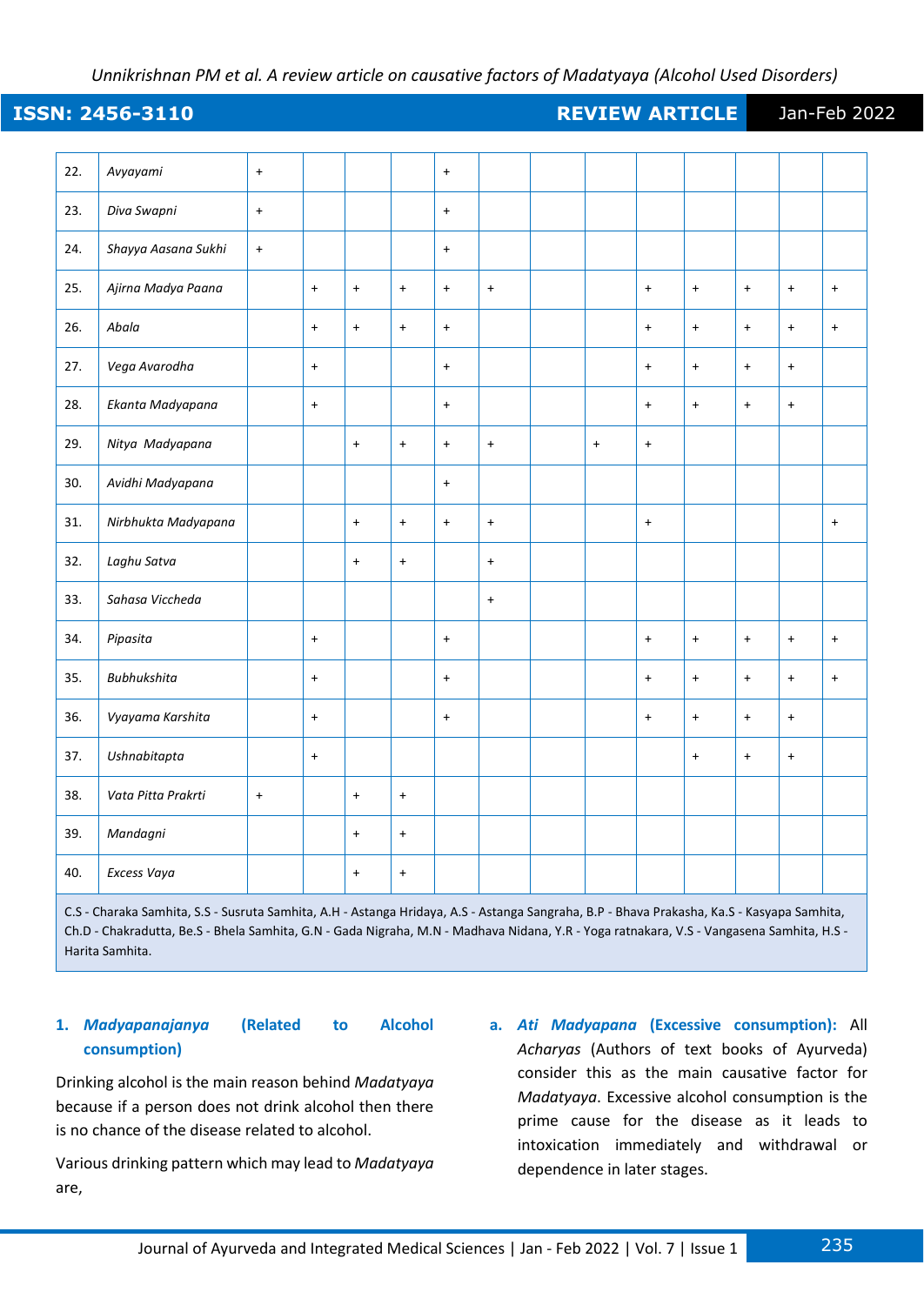### **ISSN: 2456-3110 REVIEW ARTICLE** Jan-Feb 2022

- **b.** *Nitya Madypana* **(Daily consumption):** Daily or regular consumption of alcohol definitely lead to withdrawal and dependence.
- **c.** *Ekantha Madyapana* **(Consuming alone):** Consuming alcohol alone is also a causative factor as it may lead to uncontrolled drinking.
- **d.** *Avidhi Madyapana* **(Inappropriate Consumption):** Consuming alcohol improperly without considering the *Maatra* (quantity), *Bala* (strength) and *Vidhi* (right way of consumption) would definitely lead to *Madatyaya*.
- **e.** *Sahasa Vicheda* **(Sudden stoppage of consumption):** Addiction to alcohol for several years followed by sudden stoppage of alcohol may lead to withdrawal symptoms**[29]** and various other complications which is also part of *Madatyaya*.
- **f.** *Ajeerna Madyapana* **(Consuming alcohol during indigestion):** Consumption of alcohol during indigestion may lead to *Dosha Prakopa* (Vitiation of *Tridosha*) hence, can be a prime cause for *Madatyaya*.
- **g.** *Nirbukta Madyapana* **(Consuming alcohol in empty stomach):** This will lead to fast absorption and affects the brain quickly.**[30]** Also if this continues to be a habit it may affect the nutritional status of the body.

#### **2.** *Madya* **(Nature of Alcohol)**

Property of alcohol a person consumes is also an important causative factor for *Madatyaya*. Though Ayurveda does not recommend taking *Madya* (Alcohol), still for those who want to have it as a part of pleasure, specific *Madya* based on the *Prakruti* (Natural constitution of the person), quantity and right way of consuming alcohol to avoid adverse effects are well explained. When this is not considered it will surely lead to *Madatyaya*.

**a.** *Ruksha Parinatha Madya***:** Alcohol stored for long time which causes removal of unctuousness in the body leading to increase in *Vata Dosha* and thus producing *Madatyaya* with symptoms dominated to *Vata*.

- **b.** *Tikshna***,** *Ushna***,** *Amla Madya***:** Consuming Alcohol with *Tikshna Guna* (Penetrating), *Ushna Veerya* (hot in potency) and *Amla Rasayukta* (Dominated with sour taste) in excess will lead to increase in *Pitta Dosha* and thus producing *Madatyaya* with symptoms dominated to *Pitta*.
- **c.** *Taruna***,** *Madhura***,** *Goudika***,** *Paishtika Madya***:** Consuming Alcohol in excess that is prepared fresh, Sweet in taste, prepared with jaggery or fine flour will lead to *Kapha Dosha* vitiation and produce *Madatyaya* with symptoms dominated to *Kapha*.

Alcohol and Drinking patterns are the main causative factors for the disease *Madatyaya*. Along with that *Prakruti* (Natural Constitution) of the individual, *Satva* (Psyche), *Ahara* (Food habits), *Shareerikabhava* (Physical activities and Physical conditions) factors also contribute for the manifestation of *Madatyaya*. Below its discussed in brief

#### **3.** *Prakruti* **(Physical Constitution)**

People with *Vata*-*Pitta Prakruti* are more prone to suffer with *Madatyaya*. Such people get affected easily even with little amount of *Madya* and progress in to complications.

#### **4.** *Satva* **(Mental Status)**

Mind or mental status of a person is also important for manifestation of *Madatyaya*

- **a.** *Laghu Satva* **(weak minded):** People with less control over their mind may get affected easily due to Alcohol consumption and get in to disease *Madatyaya*.
- **b.** *Shoka Karshitha* (afflicted from Grief)
- **c.** *Bhaya Karshita* (afflicted from Fear)
- **d.** *Krodhi* (afflicted by Anger)

Researches states that mood of a person has influence on their alcohol consumption. In negative emotions people are more prone to consume alcohol.**[31]** Such individuals on consuming Alcohol in excess are more prone to suffer from the disease *Madatyaya*.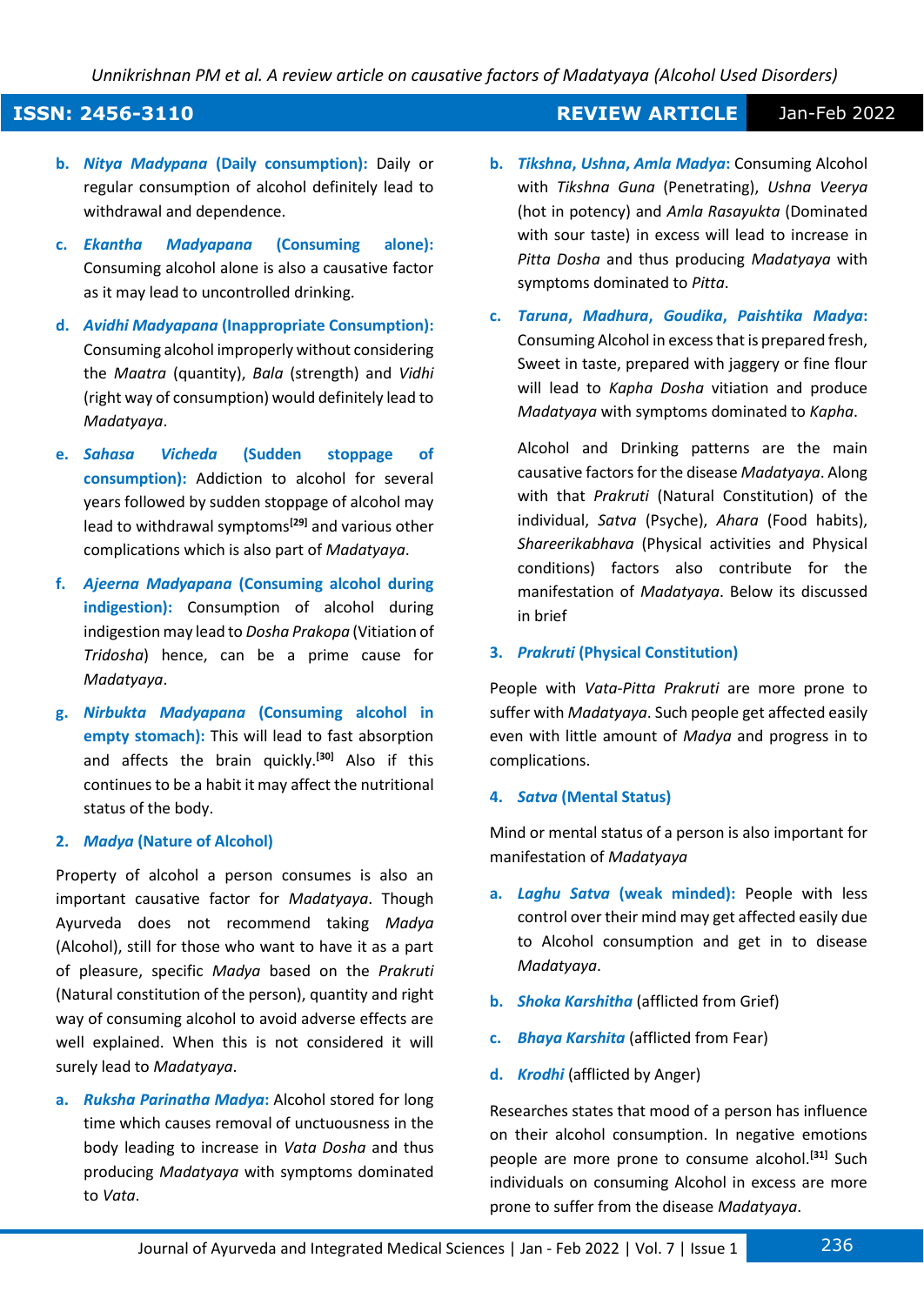#### **ISSN: 2456-3110 REVIEW ARTICLE** Jan-Feb 2022

#### **5.** *Ahara* **(food)**

Quality of food a person consumes can also be an important factor for facilitating the disease *Madatyaya*.

- **a.** *Ruksha Annapana* (foods devoid of unctuousness)
- **b.** *Alpa Ashana* (Eating less quantity of food)
- **c.** *Pramitashana* (Habit of eating any one taste dominated food only)

These *Ahara* (foods) increases *Vata Dosha* and thus *Vata* predominant *Madatyaya*.

- **d.** *Amla Bhoji* (Excessive consumption of Sour taste foods)
- **e.** *Ushna Bhoji* (eating more of hot potency foods)
- **f.** *Teekshna Bhoji* (Consumption of foods with penetrating quality)

If an Alcoholic person consumes above said foods, it can lead to vitiation of *Pitta Dosha* which further accelerates *Pitta* predominant *Madatyaya*.

- **g.** *Madhuraashini* (Excessive consumption of sugars and carbohydrates)
- **h.** *Snigdha Ashini* (Consumption of oily foods in excess)
- **i.** *Guru Ashini* (Consumption of foods which are heavy to digest)

Above said foods will vitiate *Kapha Dosha* and may lead to *Kapha* predominant *Madatyaya*.

Also, having no food during or after consumption of alcohol will definitely affect the nutritional status of person. Similarly spicy foods may lead to gastric irritation and heavy, oily foods will put extra burden on liver along with alcohol which will lead to various complications in Alcoholic person.

#### **6.** *Shareerika Avastha* **(Physical conditions) and**  *Vihara* **(Physical activities)**

Certain physical conditions are important in the manifestation of *Madatyaya*

- **a.** *Pipasitha* (excessive thirst)
- **b.** *Bubhukshita* (excessive Hungry)

In above conditions Alcohol affects the brain quickly and in later stages such people will end up in complications.**[32]**

- **c.** *Mandagni* **(Reduced digestion):** People with reduced digestive power where food itself is not digested well, consuming Alcohol above that would worsen the condition by vitiating all the *Tridoshas*.
- **d.** *Vaya* **(Age):** Age is also a factor in the manifestation of *Madatyaya*. An individual consuming Alcohol in old age may easily get in to the disease *Madatyaya*. This could be probably due to worsening of the condition where already physiologically brain functions are slow.[33]
- **e.** *Stri Karshita* (exhausted due to sex)
- **f.** *Bhara Karshita* (exhausted due to carrying heavy weight)
- **g.** *Adwa Karshita* (Exhausted due to excessive walking)
- **h.** *Vyayama Karshita* (exhausted due to over exercising]

These four activities cause excessive physical strain and can lead to vitiation of *Vata Dosha*. Such people consuming alcohol will be greatly affected.

- **i.** *Ushnabhitapta* (Heat exhaustion)
- **j.** *Atapa Priya* (like to expose to sun)
- **k.** *Agni Priya* (like to expose to fire)

Consuming Alcohol in the above said conditions, leads to *Pitta* predominant *Madatyaya*.

- **l.** *Avyayami* (lack of exercise)
- **m.** *Divaswapni* (day sleeping)
- **n.** *Shayya Asana Sukhi* (being lazy with long hours of comfortable sleeping and sitting)

Consuming Alcohol in the above said conditions, leads to *Kapha* predominant *Madatyaya*.

**o.** *Abala* **(Physically weak):** Physical weakness includes weak nutritional status and lack of immunity. Such people on consuming alcohol in excess will end up in *Madatyaya* easily.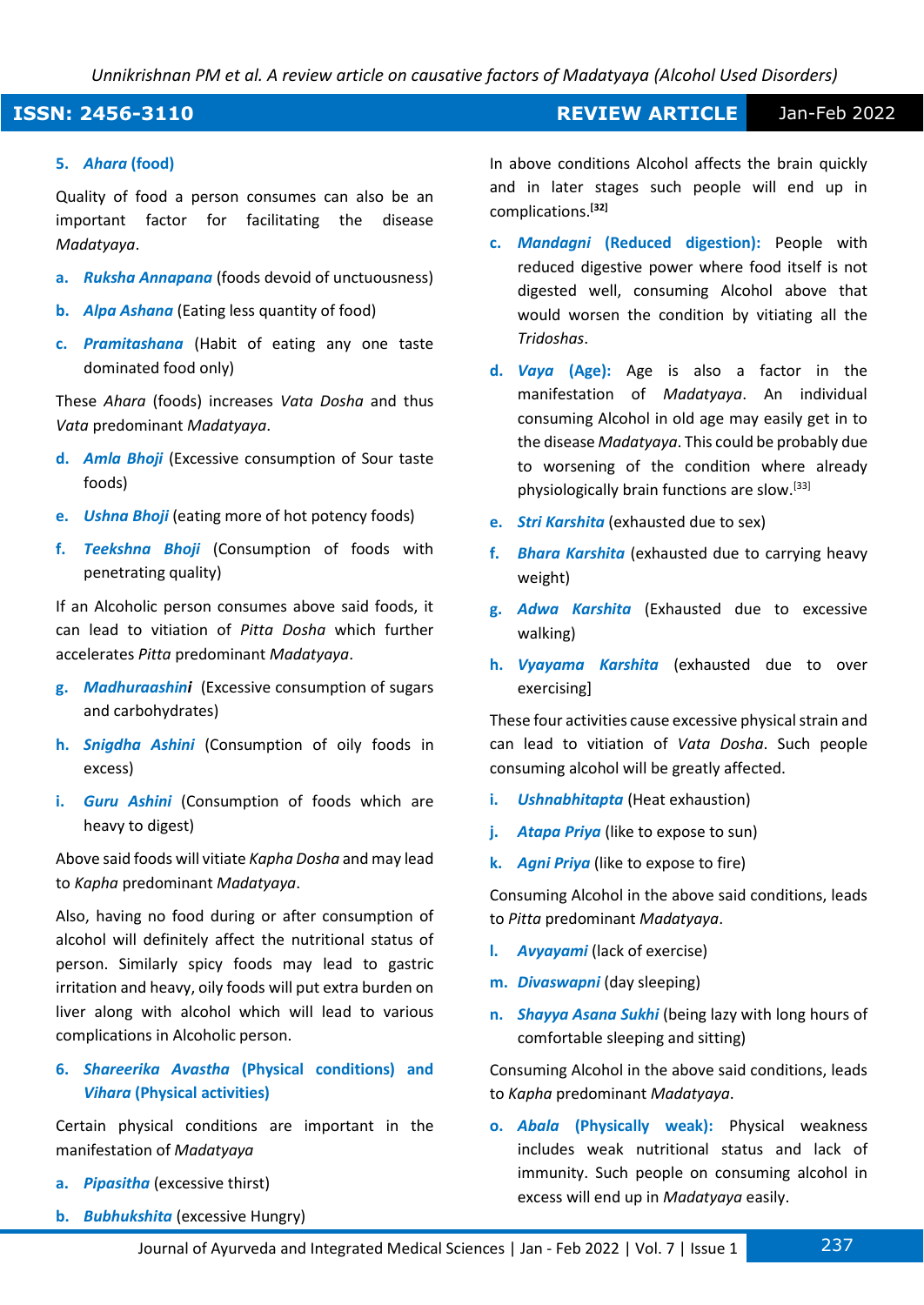### **ISSN: 2456-3110 REVIEW ARTICLE** Jan-Feb 2022

**p.** *Vega Avarodha* **(Suppressing the natural urges):** Suppressing the natural urges like Micturition, defecation etc are considered to be physically weak due to increase in *Vata Dosha*. So, they are easily prone to suffer with *Madatyaya* on excessive Alcohol consumption.

#### **CONCLUSION**

Among the above said causative factors, *Madyapana* (consumption of Alcohol) is the prime reason behind the manifestation of *Madatyaya*. If a person maintains abstinence from *madya* then rest of the causative factors cannot manifest the disease *Madatyaya*. So, understanding the causative factors like drinking patterns, physical and mental constitution, food habits and lifestyle practices will give the hint to the pathophysiology, severity and prognosis of the disease. Thus, planning the treatment considering all these factors would surely provide a better result.

#### **REFERENCES**

- 1. Agnivesha, Charaka, Dridhabala, Chakrapanidatta. In: Acharya JT (eds.) Charaka Samhita with Ayurveda Deepika commentary. Reprint 2009 ed. Varanasi: Chaukhamba Prakashan; 2009. P587.
- 2. Sushruta, Dalhana. In: Acharya JT (eds.) Sushruta Samhita with Nibandha Sangraha commentary. Reprint 2010 ed. Varanasi: Chaukhamba Sanskrit Sansthan; 2010. P742.
- 3. Agnivesha, Charaka, Dridhabala, Chakrapanidatta. In: Acharya JT (eds.) Charaka Samhita with Ayurveda Deepika commentary. Reprint 2009 ed. Varanasi: Chaukhamba Prakashan; 2009. P587.
- 4. Sushruta, Dalhana. In: Acharya JT (eds.) Sushruta Samhita with Nibandha Sangraha commentary. Reprint 2010 ed. Varanasi: Chaukhamba Sanskrit Sansthan; 2010. P742.
- 5. Vagbhata, Arunadatta, Hemadri. In: Paradakara HS (eds.) Astangahridaya with sarvanga sundara and ayurvedarasayana commentary. Reprint 2002 ed. Varanasi: Chaukhambha subharati prakashan; 2002. P486.
- 6. Vagbhata. In: Murthy K R S (trans) Ashtanga sangraha with english translation. 2<sup>nd</sup> ed. Varanasi: choukhambha orientalia; 1999. P182.
- 7. Sri Bhava Misra. In:Misra BS(eds)Bhavaprakasha with Vidyotini Hindi commentary. Part 2. 8<sup>th</sup> ed. Varanasi: Chaukhambha Sanskrit Sansthan; 2003. P290.
- 8. Vridhha jivaka, vatsya. In: Sharma H, Satyapala (eds) Kashyapa samhita with vidyotini hindi commentary. Reprint 2009 ed. Varanasi: Chaukhambha Sanskrit Sansthan; 2009. P136.
- 9. Sharma P V (eds). Chakradatta with English translation. 2<sup>nd</sup> ed. Varanasi: Chaukhambha publishers; 1998. P167.
- 10. Bhela. In: Krishnamurthy K H, Sharma P V (eds) Bhela samhita with English translation. Reprint 2008 ed. Varanasi: Chaukhambha visvabharati; 2008. P471.
- 11. Vaidya Shodala. In: Tripathi I, Pandeya G S (eds) gadanigraha with vidyotini hindi commentary. Reprint 2011 ed. Varanasi: Chaukhambha Sanskrit Sansthan; 2011. P448.
- 12. Madhavakara. In: Chandramurthy PH (eds) Madhava nidanam with madhukosha commentary.  $1^{st}$  ed. Varanasi: Chaukhambha Sanskrit series office; 2006. P213.
- 13. Asha kumari, Tewari Premvati (eds). Yogaratnakara with English translation.  $1^{st}$  ed. Varanasi: Chaukhambha visvabharati; 2010. P538.
- 14. Vangasena. In: Nirmal saxsena (eds) Vangasena samhita with English translation. 1<sup>st</sup> ed. Varanasi: Chaukhambha Series office; 2004. P359.
- 15. Harita. In: Pandey Jaimini (eds) Harita samhita with Nirmala hindi commentary. 1<sup>st</sup> ed. Varanasi: Chaukhambha visvabharati; 2010. P347.
- 16. Agnivesha, Charaka, Dridhabala, Chakrapanidatta. In: Acharya JT (eds.) Charaka Samhita with Ayurveda Deepika commentary. Reprint 2009 ed. Varanasi: Chaukhamba Prakashan; 2009. P587.
- 17. Sushruta, Dalhana. In: Acharya JT (eds.) Sushruta Samhita with Nibandha Sangraha commentary. Reprint 2010 ed. Varanasi: Chaukhamba Sanskrit Sansthan; 2010. P742.
- 18. Vagbhata, Arunadatta, Hemadri. In: Paradakara HS (eds.) Astangahridaya with sarvanga sundara and ayurvedarasayana commentary. Reprint 2002 ed. Varanasi: Chaukhambha subharati prakashan; 2002. P486.